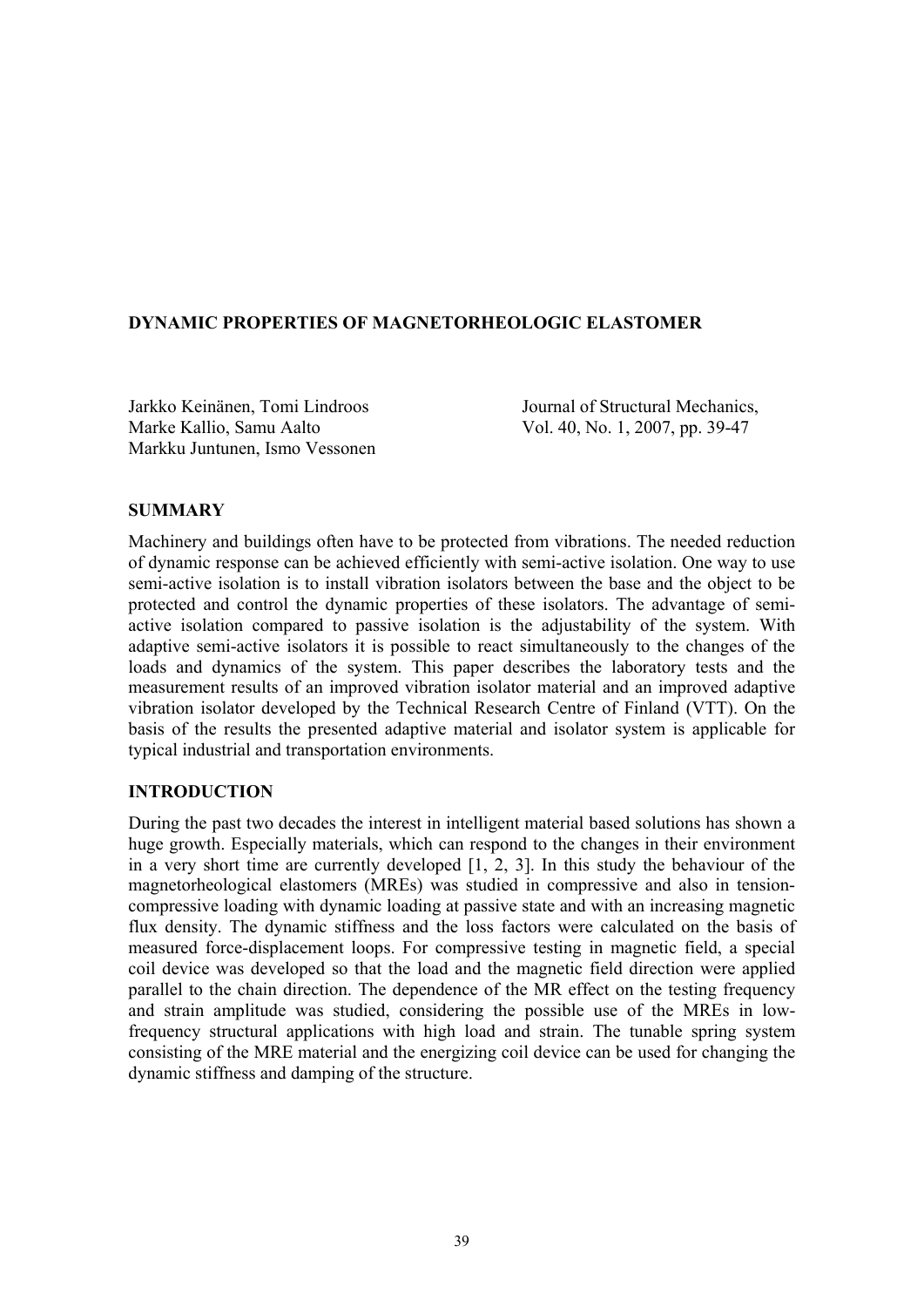MRE materials used in this test were developed in VTT. Working principle of MR elastomers and processing of the sample materials were described in previous studies [4, 5].

### **GOALS**

Goal of the research was to study the effect of the composition of magnetorheological elastomers in their dynamic and static properties. The pre-load of the elastomer, the amplitude and the frequency of the sinusoidal excitation and also the magnetic flux density were varied in the testing process. In addition, the meaning of the compression and tensioncompression loading to the dynamic properties was studied. Tested elastomers had the same volume percent of iron particles and only the hardness of the matrix material was varied. All of the samples were aligned during the curing of the matrix. In the tests there were three different matrix material (in this paper these are called: VTT material no. 1, 2 and 3).

# **LABORATORY TESTS**

The used testing equipment is presented in Figure 1. The methods which used in the measurements were a driving point and a direct method and these are presented in standard ISO-10846 in detail [6, 7]. In direct method measurement force is measured from the force output side (F2) of the part (see Figures 1 and 2) and the displacement is measured from the force input side (U1). In driving point method force is measured from the force input side (F1).

### **ANALYSIS METHOD**

The analysis methods used for the determination of the dynamic transfer stiffness and the loss factor are presented in the standard ISO-10846 [6].

Dynamic stiffness can be defined from the equations:

$$
k \approx \frac{F_2}{u_1} \text{ (direct method)} \qquad k \approx \frac{F_1}{u_1} \text{ (driving point method)} \tag{1}
$$

Dynamic stiffness is a complex quantity from which the loss factor can be defined:

$$
\eta \approx \frac{\text{Im}[k_{2,1}]}{\text{Re}[k_{2,1}]} \text{ (direct method)} \quad \eta \approx \frac{\text{Im}[k_{1,1}]}{\text{Re}[k_{1,1}]} \text{ (driving point method)} \tag{2}
$$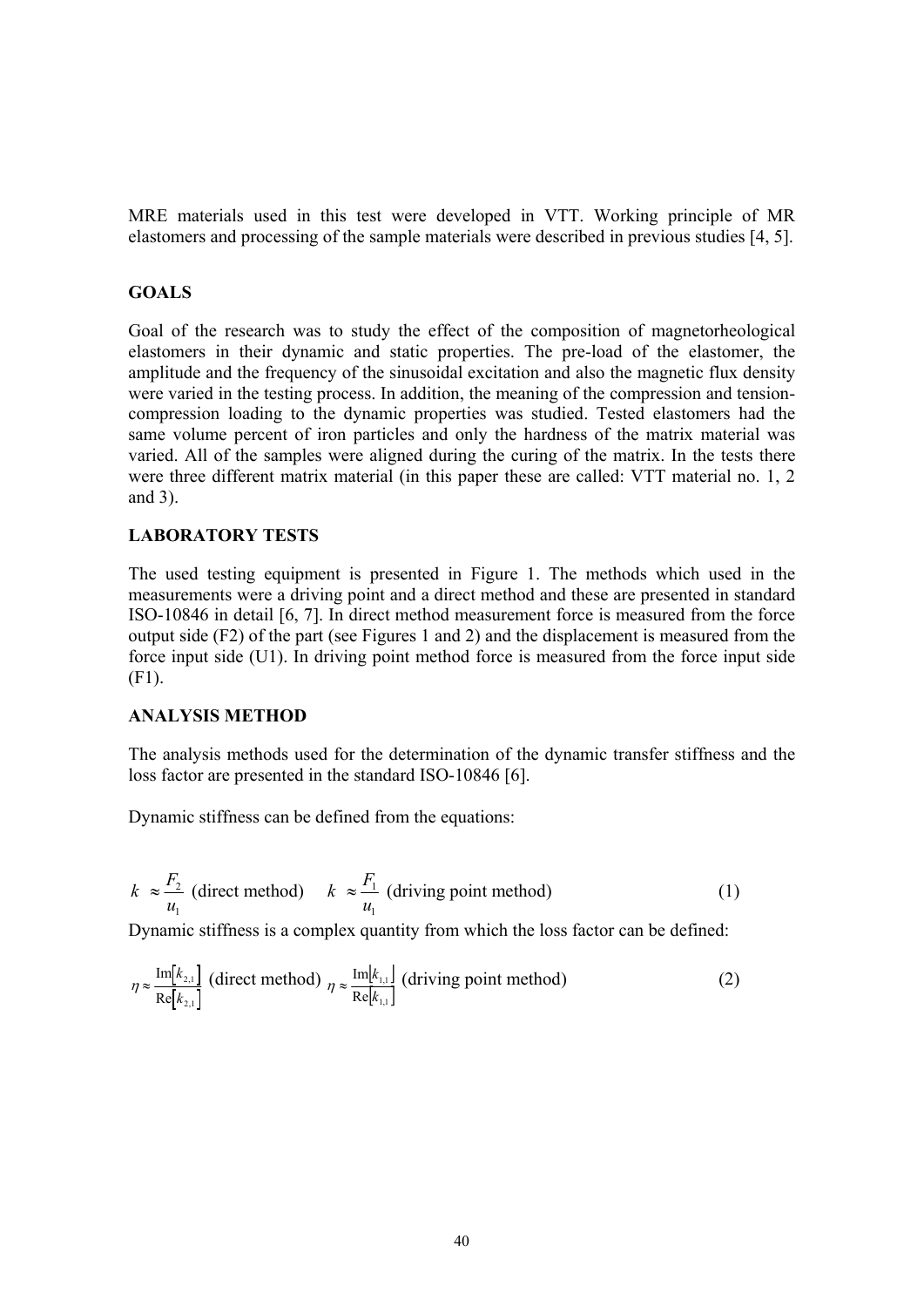

**Figure 1**. Test equipment.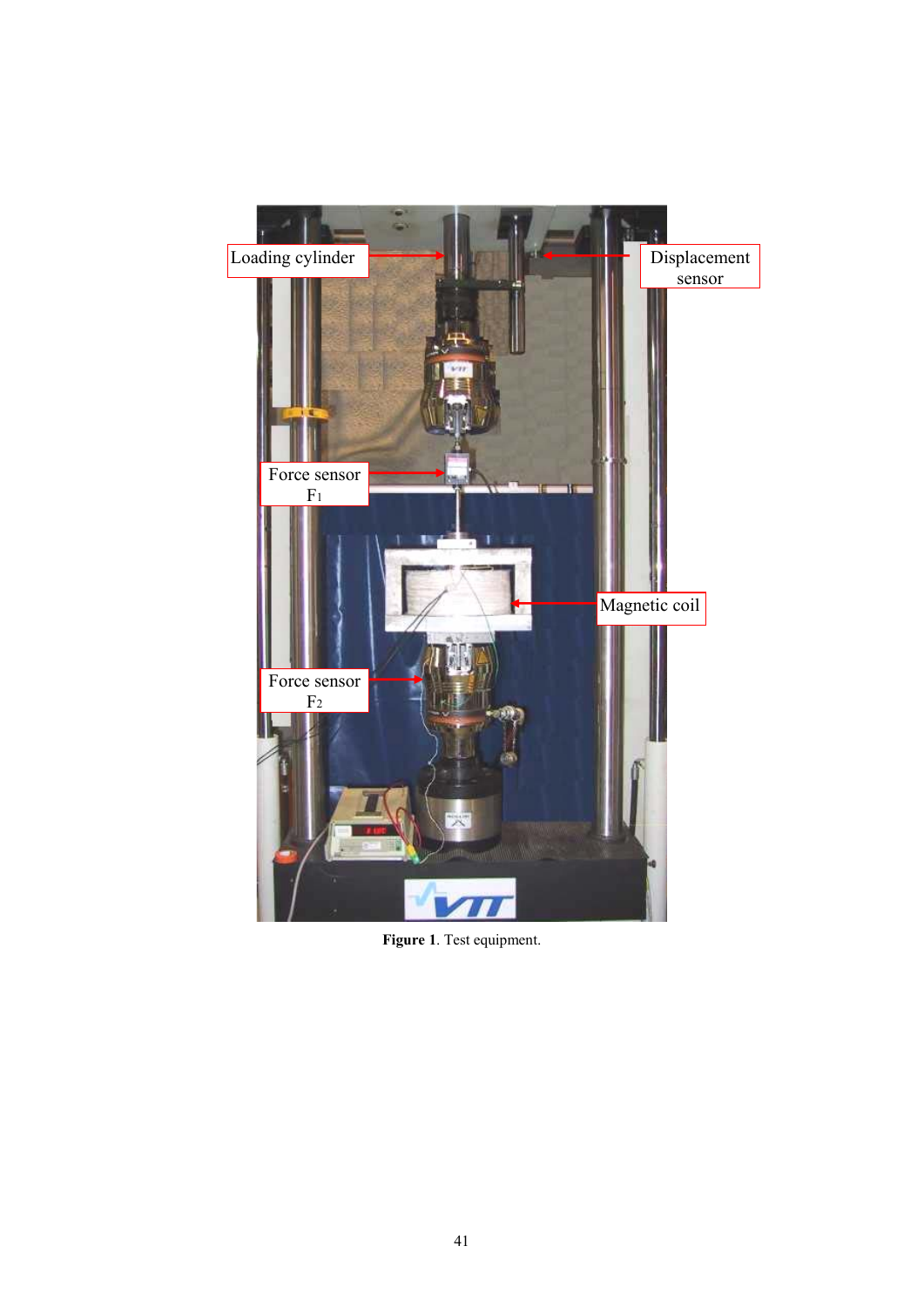

**Figure 2**. The schematic picture of the magnetic coil device with the MR elastomer.

# **CONDUCTED TESTS**

First static tests were made for the three different compositions of MR-elastomers. This included measurements with varying magnetic flux density. The magnetic flux density was not directly measured during the test. However the relation between the coil current and the magnetic flux density is given in Figure 3. The curve in the Figure 3 is based on the magnetic flux density measurement, where the air gap between the steel cylinder and the coil frame structure was 25 mm (no force transmission part included). In the test situation the actual magnetic flux density is somewhat different due to the effect of magnetic permeability of the test specimen and that of the air gap between the force transmission part and the steel cylinder. In actual dynamic test the air gap of 25 mm was replaced with a MR test specimen, a 4 mm thick stainless steel plate (part of force transmission) and there was also about 2 mm thick air gap. In earlier studies it was shown that the measured permeability of the sample containing 30 vol-% of aligned iron particles is 3.34 [4]. This means that the actual magnetic flux density is higher in the test state especially at low coil currents. According to rough calculations, the coil current of 1.5A is enough to produce a magnetic flux density of about 1 T acting on the MRE sample, which is shown to be enough to saturate the sample containing 30 vol-% of aligned iron particles [5].

The dynamic tests were made with different displacements, pre-loads, amplitudes and with a varying magnetic flux density. Three displacement pre-loads were used: 0, 0.3 and 0.6 mm. In addition three displacement excitation amplitudes of  $\pm 0.125$ ,  $\pm 0.25$  and 0.5 mm were used depending on pre-load. Coil current was varied from 0 to 4.3 A. Tests were made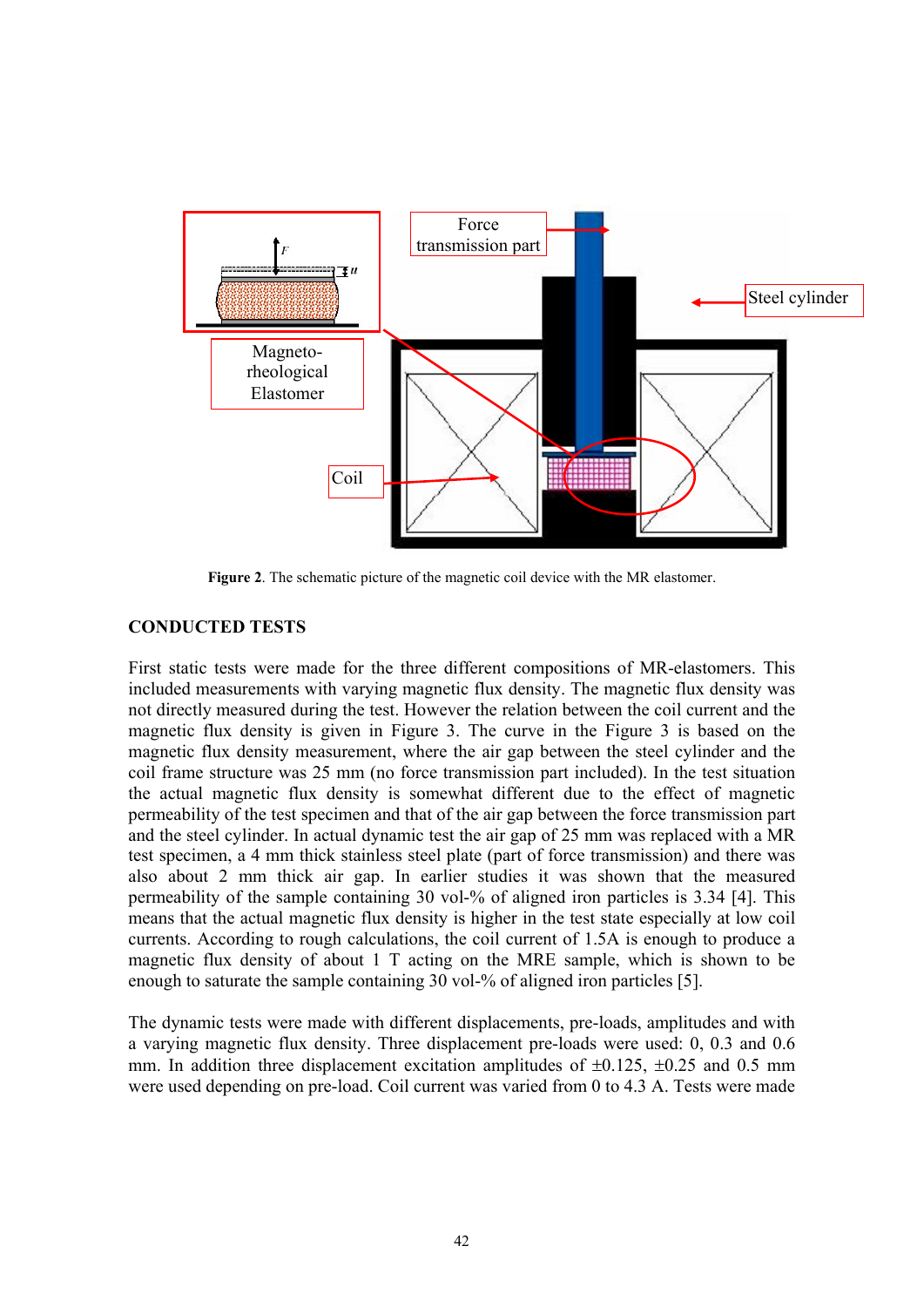with a constant sinusoidal frequency from 1 to 20 Hz  $(1, 5, 10, 20, 12)$ . Tests were analyzed in frequency and time domain.



**Magnetic Field Strength [T] in function of Coil Current [A]**

### **LABORATORY TEST RESULTS**

Static measurements for material no 1 and 3 are presented in Figure 4. One can see that magnetic flux density has a clear effect on the displacement-force graphs. The slopes of the curves change when the displacement increases. Dynamic stiffness is presented in Figures 5 and 6 with various of magnetic flux density levels.

### **DISCUSSION**

In the static tests stiffness increased approximately 100 % with the elastomer no. 1 when coil current was increased from 0 to 4.3 A when testing with displacement of 1 mm. Static stiffness increased approximately 200 % with the elastomer no. 3. The slope of the curves changes more with the elastomer no. 3 when the displacement increases.

Dynamic stiffness increased approximately 5 - 10 % when the frequency was increased from 1 to 20 Hz. The result was the same for all applied magnetic flux densities. Loss factor did not change significantly while the frequency was increased.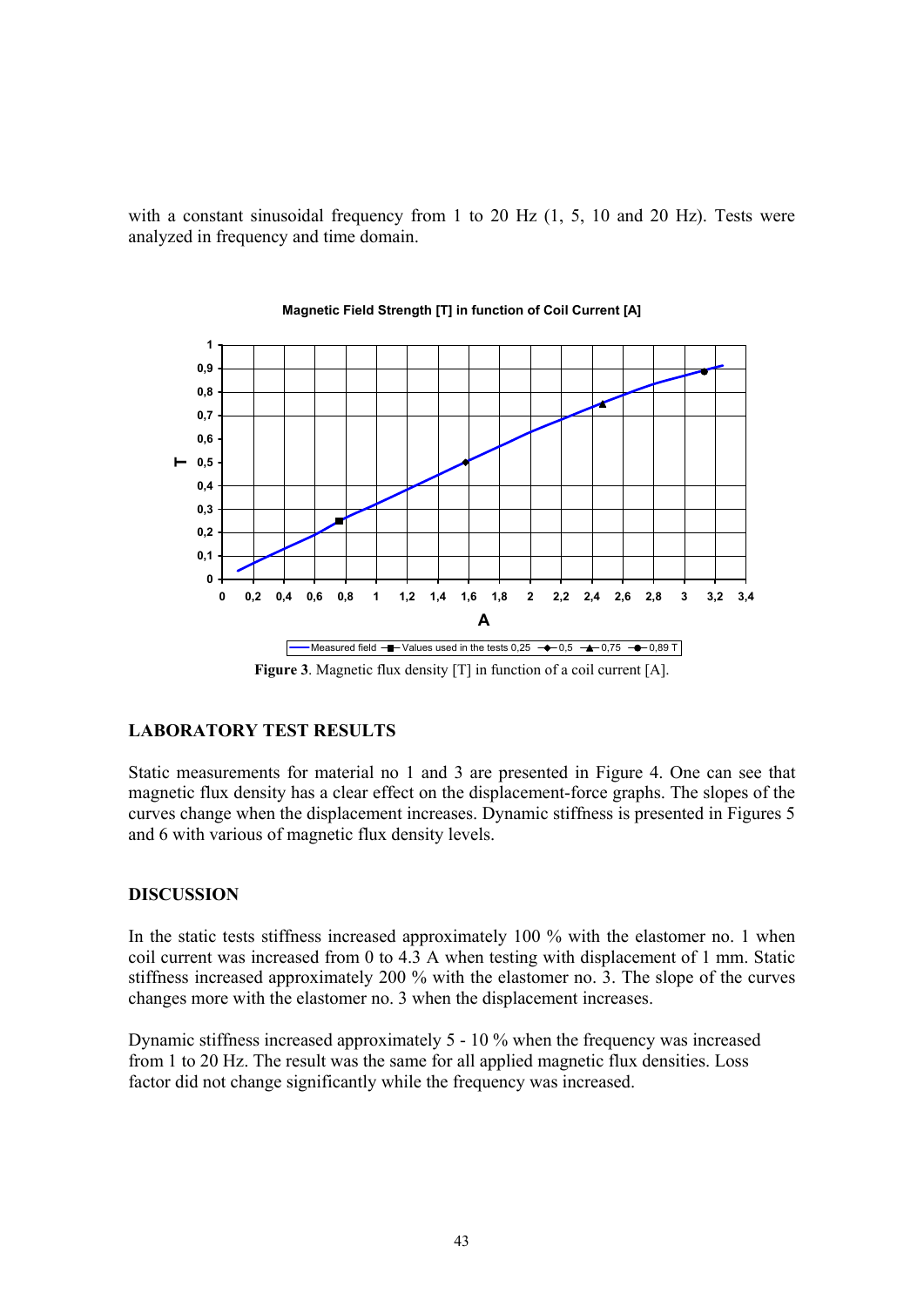

**Static Tests for Magneto-Rheologic Elastomers no. 1 and 3**

**Figure 4.** Static measurements to MR-elastomer (VTT material no. 1 and 3). The magnetic flux density is varied.



**Dynamic Testing of Magneto-Rheologic Elastomers no. 2 and 3; Displacement Pre-load 0 mm; Dynamic Amplitude 0.125 mm**

**Figure 5.** Dynamic measurements to MR-elastomer (VTT material no. 2 and 3) in tension-compression loading. The magnetic flux density is varied with dynamic amplitude of 0.125 mm.

Larger dynamic stiffness at higher frequencies is a typical phenomenon also in normal passive elastomer specimens without any particle fillings. This common phenomenon is due to the viscoelastic behavior of elastomers. The dynamic stiffness increased with all elastomers when magnetic flux density was increased. Elastomer no. 3 experienced the biggest changes in dynamic stiffness in tension-compression loading. When coil current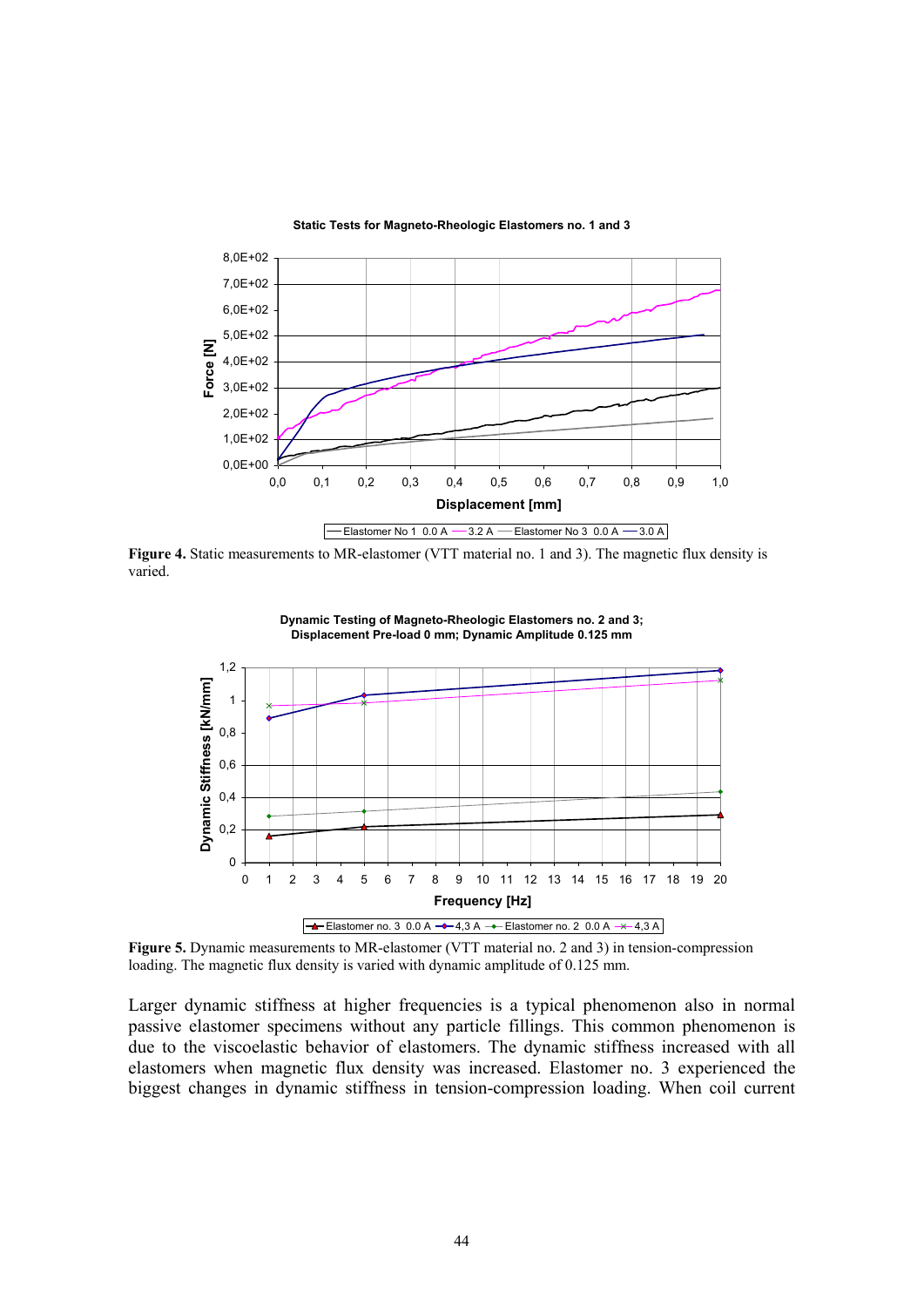was increased from 0 to 4.3 A the dynamic stiffness increased approximately 450 % with testing amplitude of ±0.125 mm and frequency of 1 Hz. Dynamic stiffness increased most while dynamic amplitude and pre-load were smallest.

**Dynamic Testing of Magneto-Rheologic Elastomers no. 2 and 3;** 



**Figure 6.** Dynamic measurements to MR-elastomer (VTT material no. 2 and 3) in tension-compression loading. The magnetic flux density is varied.

The decrease in dynamic stiffness as a function of the displacement amplitude (static and dynamic) is expected to be due to the deformation of the particle chains inside the MRelastomer. The assumption is that after a certain deformation rate the magnetic interaction forces between the particles are influenced so that the stiffening property of the material in magnetic field vanishes. Static and dynamic stiffness does not increase significantly after 0,5 T magnetic flux density due to magnetic saturation of MR elastomers.

### **CONCLUSION**

Dynamic stiffness increased approximately 240 % with the elastomer no. 2 while the magnetic flux density was increased. With elastomer no. 3 the change in dynamic stiffness was 450 % (tension-compression loading, excitation amplitude of 0.125 mm and frequency of 1 Hz). This shows that the optimal composition of magnetorheological elastomer is an important factor (tested elastomers had the same amount of iron particles: aligned and 30 % of volume).

Static stiffness increased approximately 100 % with elastomer no. 2 while magnetic flux density was increased. In dynamic testing the maximum measured increase was 240 %, which occurred while using tension-compression loading and small dynamic loading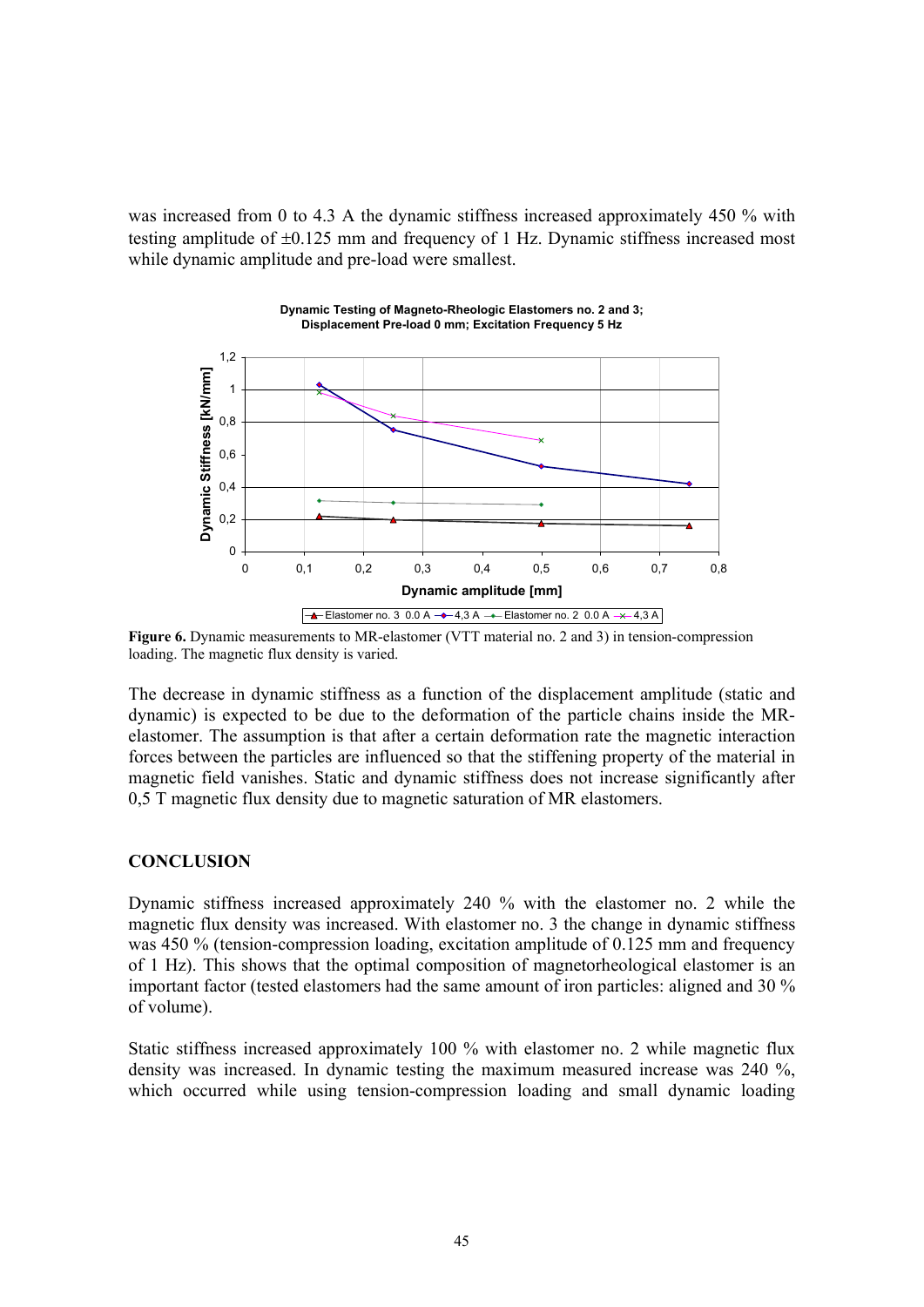amplitude. The results indicate that, in order to achieve the largest possible stiffening effect, MR-elastomers should be used so that the total displacement amplitude would remain at sufficiently low level to preserve the particle interaction within a range where the stiffening effect of the material is possible.

Magnetic saturation of the MR elastomers begins after 0,5 T magnetic flux density, which indicates that 1 Tesla of magnetic flux density seems to be enough for this kind of elastomer. The usage of large electromagnets for producing the required magnetic flux density leads to relatively large heavy weight coil structure, which is quite impractical particularly when a robust coil is used to control a small-sized elastomer element. Redesigning the size and shape of the elastomer and the coil assembly could, to at least some extent, help in achieving more compact design for the element. An interesting possibility would be to apply strong permanent magnets together with some kind of distance control arrangement to adjust the magnetic field through the elastomer.

The use of magnetorheological elastomer as a semi-active stiffness control element in vibration control applications seems to be possible. The test results show that the dynamic stiffness and loss factor can be changed with the variation of the magnetic flux density. The achieved magnitude of stiffness change ( $100 - 450$  % of the original value) is adequate for application where a relatively small stiffness change is enough to produce large enough change in dynamic properties of controlled structure. This is the case e.g. in application, where sharp slightly damped structural resonances are controlled.

Altogether, the research work done to develop magnetorheological elastomer material and required production technology shows promising results in the application of stiffness controlled elastomer spring/damper elements. Further research and development is needed to increase the dynamic stiffening effect and to design practical and compact element assembly including magnetic setup and energy efficient control procedure. Moreover, dynamic properties of MR-elastomers in audio frequency range should be studied in order to find out application potentiality in controlling for example structural vibration induced noise problems.

# **REFERENCES**

1. Wei Z G, Sandström R and Miyazaki S, 1998, Review: Shape memory materials and hybrid composites for smart systems Part I Shape memory materials, J. Mater. Sci. **33**  3743-3762.

2. Wei Z G, Sandström R and Miyazaki S, 1998, Review: Shape memory materials and hybrid composites for smart systems Part II Shape-memory hybrid composites, J. Mater. Sci. **33** 3763-3783.